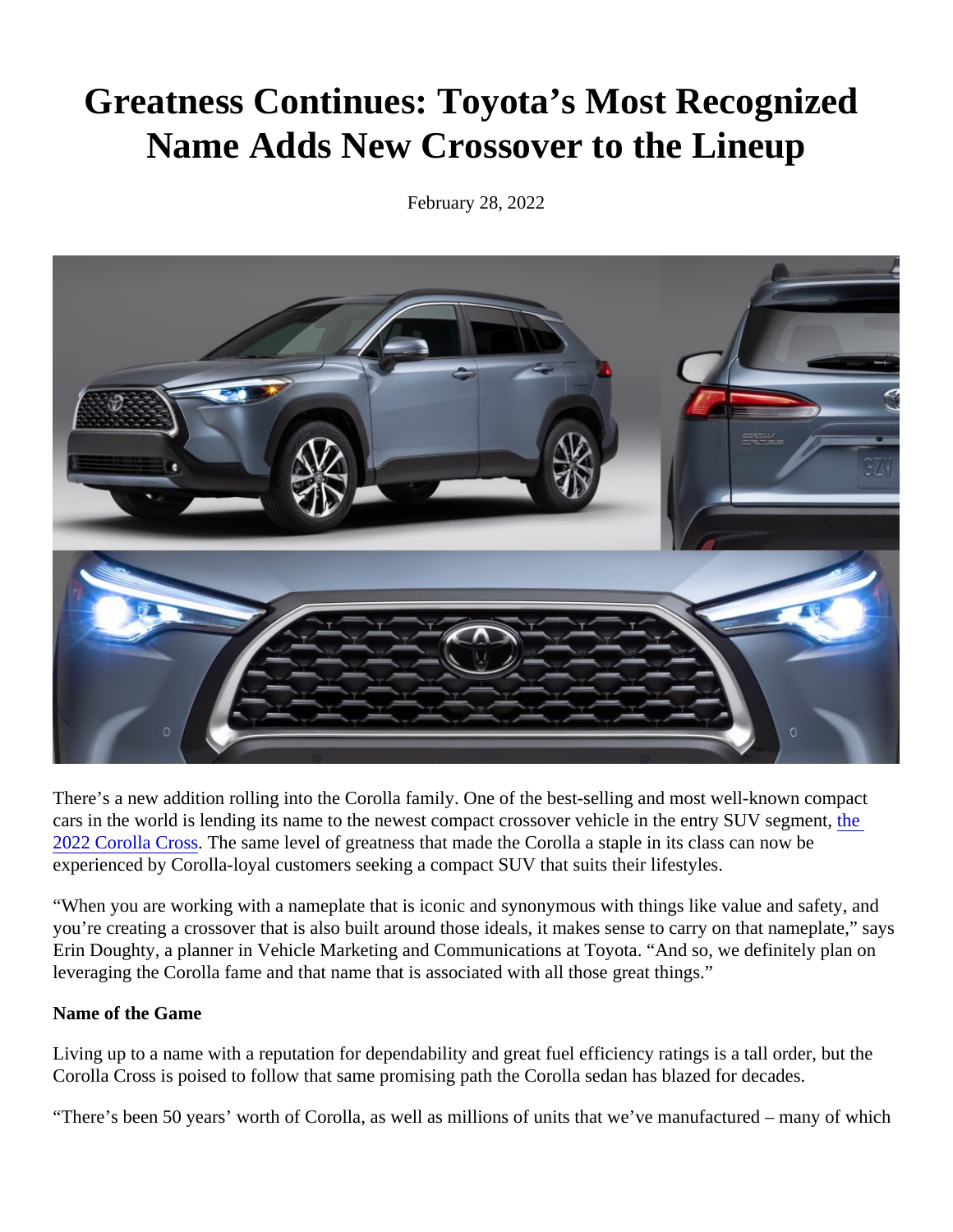are still on the road today," says Florence Drakton, a product marketing manager at Toyota. "So, that's definitely a very strong foundation, which we have heard over and over again across our research, as well as from our customers themselves."

With sought-after amenities and coveted features that mirror the sedan, the crossover is designed to meet and hopefully exceed the standards that Corolla customers have come to love and expect.



"The interior is definitely inspired by the Corolla sedan," says Doughty. "So, when you look at the dashboard, that area of the interior is very similar, in many ways identical, to what you see in the sedan."

Drakton adds, "People have also been very surprised at how well-appointed the interior is, not only the fit and finished materials but also the roominess. And that really sets us apart from our competitors."

That spaciousness is one of the standout details of the Corolla Cross. Passengers who appreciate extra leg room will find the cabin spacious and comfortable while the exceptional cargo capacity offers plenty of room to bring along all of your gear.

## **Powerful Versatility**

The roominess isn't the only thing that puts this crossover vehicle on the right track; the drivetrain is available in both front-wheel drive (FWD) and all-wheel drive (AWD) configurations — a first for Toyota's entry SUV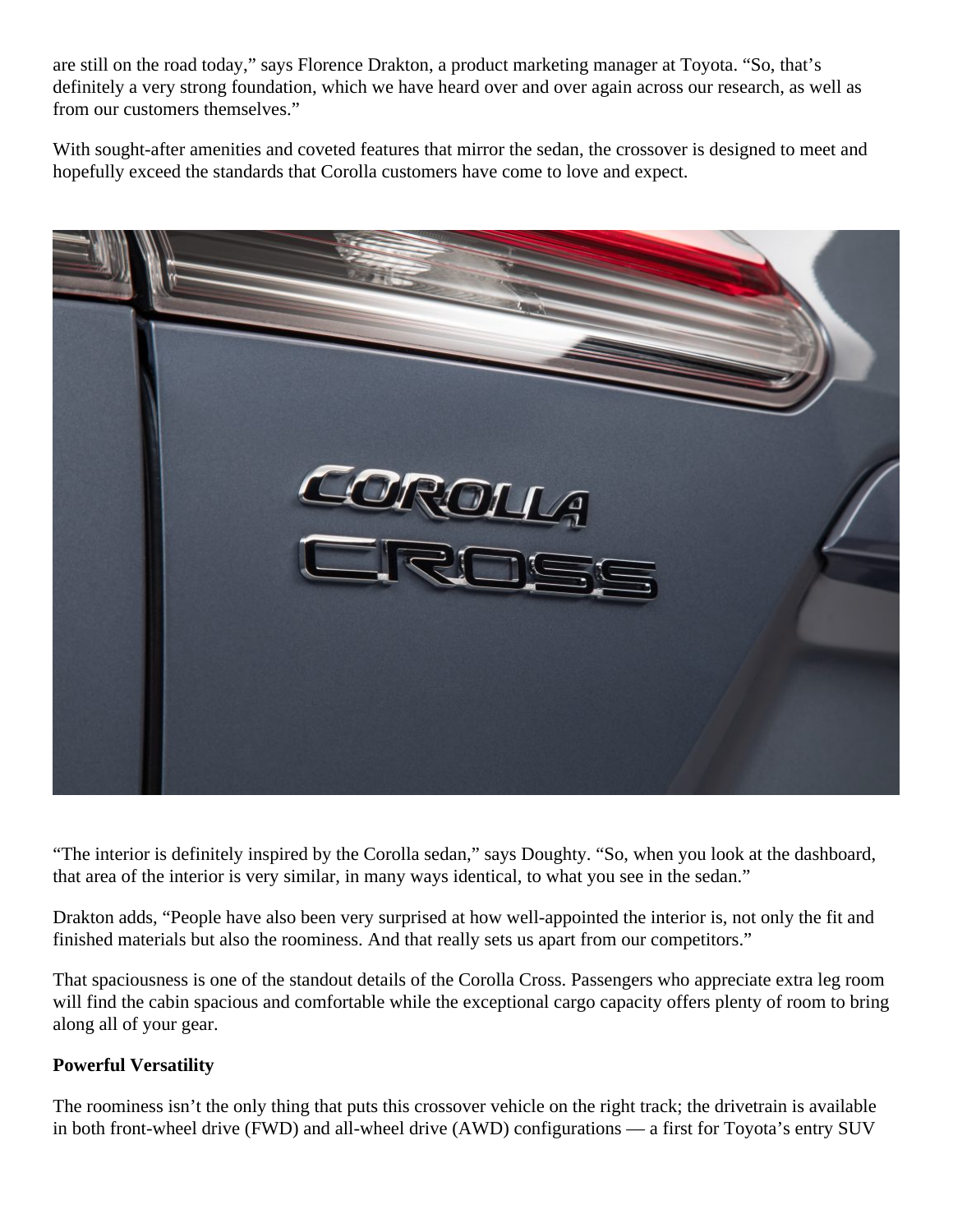segment offering.

"We can now speak to the over 50% of consumers who are shopping for an entry SUV that end up choosing an all-wheel drive vehicle," says Doughty. "We previously couldn't do that. So, that's really exciting."

That versatility is available in all three grades of the Corolla Cross–L, LE and XLE. No matter what grade or drivetrain customers choose, they can expect high-quality performance at every turn.

## **Lifestyle Adaptability**

Like the Corolla, the sister crossover vehicle is similarly equipped with quality interior and distinctive exterior styling to accommodate customers' lifestyles and take them wherever they want to go in style and comfort.



"We'd like to think of Corolla Cross as a partner on our customers' journey," explains Emily Najera, a team member for Vehicle Marketing and Communications at Toyota. "They're moving up into a new career or new apartment and they're on a journey in life. And we think that they're going to feel accomplished — that they made a great decision and purchased something that's going to help them progress in life."

Whether it's making a move to a new city or going on a scenic getaway, the Corolla Cross is designed to help customers reach their destinations with ease.